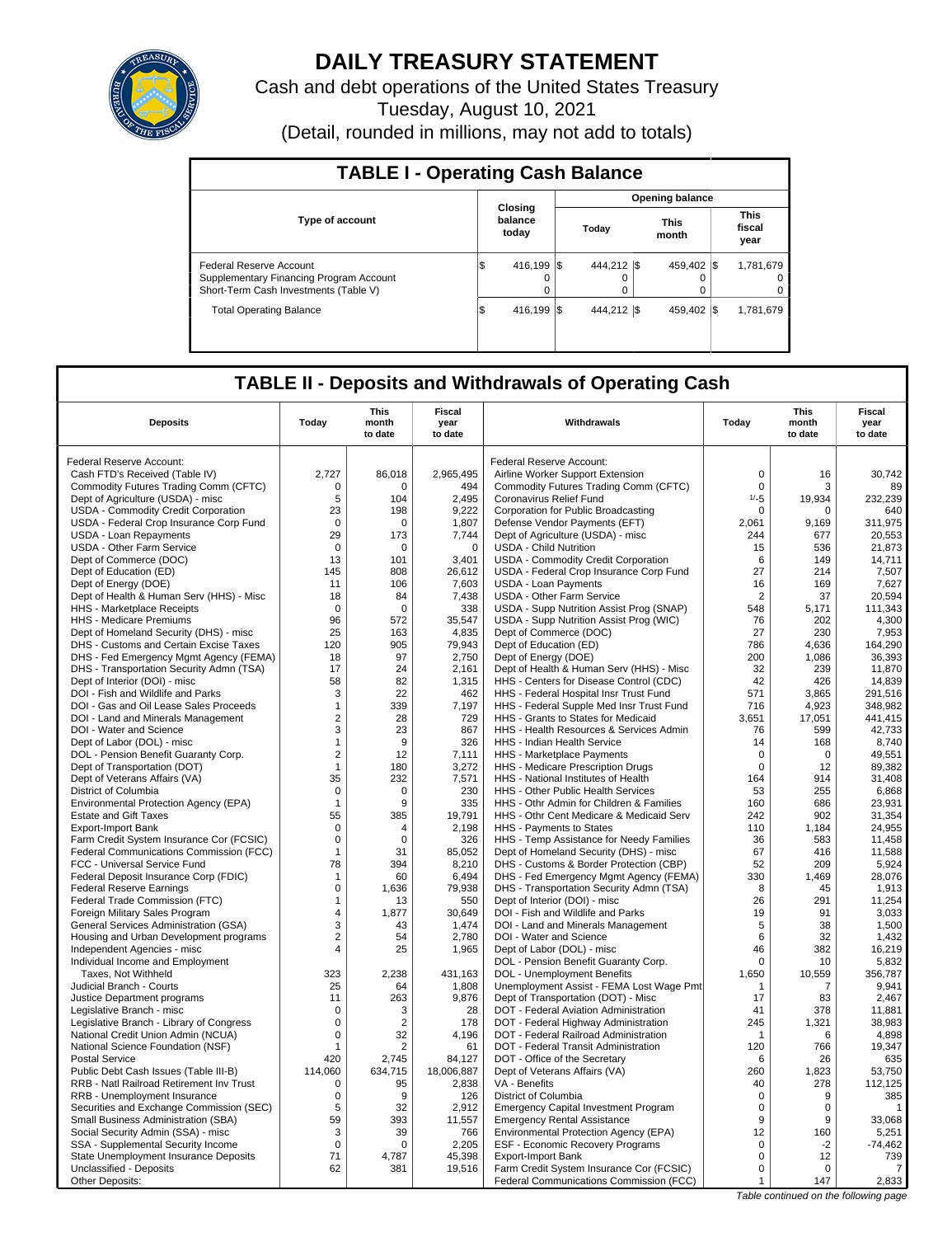| <b>Deposits</b>                                                               | Today      | <b>This</b><br>month<br>to date | Fiscal<br>year<br>to date | Withdrawals                                                          | Today          | <b>This</b><br>month<br>to date | <b>Fiscal</b><br>year<br>to date |
|-------------------------------------------------------------------------------|------------|---------------------------------|---------------------------|----------------------------------------------------------------------|----------------|---------------------------------|----------------------------------|
| Federal Housing Admin: Note Sales                                             | 90         | 983                             | 18,695                    | FCC - Universal Service Fund                                         | 22             | 130                             | 7,379                            |
|                                                                               |            |                                 |                           | Federal Deposit Insurance Corp (FDIC)                                | $\mathbf 0$    | 9                               | 812                              |
|                                                                               |            |                                 |                           | Federal Employees Insurance Payments                                 | 497            | 2,737                           | 76,818                           |
|                                                                               |            |                                 |                           | <b>Federal Salaries (EFT)</b>                                        | 407            | 6,516                           | 179,805                          |
|                                                                               |            |                                 |                           | Federal Trade Commission (FTC)                                       | $\mathbf 0$    | 63                              | 517                              |
|                                                                               |            |                                 |                           | General Services Administration (GSA)                                | 71             | 1,038                           | 23,359                           |
|                                                                               |            |                                 |                           | Housing and Urban Development programs                               | 115            | 4,425                           | 64.409                           |
|                                                                               |            |                                 |                           | Independent Agencies - misc                                          | 8              | 116                             | 3,348                            |
|                                                                               |            |                                 |                           | Interest on Treasury Securities                                      | 0              | 8,290                           | 233,344                          |
|                                                                               |            |                                 |                           | IRS - Advanced Child Tax Credit (EFT)                                | $\mathbf 0$    | $\mathbf 0$                     | 12,736                           |
|                                                                               |            |                                 |                           | IRS - Economic Impact Payments (EFT)                                 | $\mathbf{1}$   | 327                             | 442,017                          |
|                                                                               |            |                                 |                           | IRS Tax Refunds Business (EFT)                                       | 47             | 394                             | 27,007                           |
|                                                                               |            |                                 |                           | IRS Tax Refunds Individual (EFT)                                     | 322            | 3,107                           | 321,830                          |
|                                                                               |            |                                 |                           | Judicial Branch - Courts                                             | $\overline{2}$ | 35                              | 1,517                            |
|                                                                               |            |                                 |                           | Justice Department programs                                          | 76             | 597                             | 18,125                           |
|                                                                               |            |                                 |                           | Legislative Branch - misc                                            | 5              | 25                              | 1,072                            |
|                                                                               |            |                                 |                           | Legislative Branch - Library of Congress                             | $\Omega$       | 10                              | 651                              |
|                                                                               |            |                                 |                           | <b>NASA</b>                                                          | 86             | 707                             | 17,177                           |
|                                                                               |            |                                 |                           | National Credit Union Admin (NCUA)                                   | $\mathbf 0$    | $\mathbf{1}$                    | 1,846                            |
|                                                                               |            |                                 |                           | National Science Foundation (NSF)                                    | 22             | 258                             | 5,762                            |
|                                                                               |            |                                 |                           | Postal Service Money Orders and Other                                | 164            | 1,202                           | 36,980                           |
|                                                                               |            |                                 |                           | Public Debt Cash Redemp. (Table III-B)                               | 123,738        | 588,902                         | 16,755,646                       |
|                                                                               |            |                                 |                           | Railroad Retirement Board (RRB) - misc                               | 0              | $\mathbf 0$                     | 42                               |
|                                                                               |            |                                 |                           | <b>RRB - Benefit Payments</b>                                        | $\mathbf{1}$   | 1,147                           | 12,867                           |
|                                                                               |            |                                 |                           | Securities and Exchange Commission (SEC)                             | 1              | 19                              | 1,029                            |
|                                                                               |            |                                 |                           | Small Business Administration (SBA)                                  | 6,232          | 31,652                          | 580,913                          |
|                                                                               |            |                                 |                           | Social Security Admin (SSA) - misc                                   | 13             | 95                              | 3,991                            |
|                                                                               |            |                                 |                           | <b>SSA - Benefits Payments</b>                                       | 51             | 22.189                          | 853.525                          |
|                                                                               |            |                                 |                           | SSA - Supplemental Security Income                                   | $\overline{7}$ | 134                             | 50,098                           |
|                                                                               |            |                                 |                           | <b>Transportation Services</b>                                       | 0              | $\mathbf 0$                     | $\mathbf 0$                      |
|                                                                               |            |                                 |                           | Other Withdrawals:                                                   |                |                                 |                                  |
|                                                                               |            |                                 |                           | <b>Federal Financing Bank</b>                                        | 55             | 228                             | 5,700                            |
|                                                                               |            |                                 |                           | <b>State Department</b>                                              | 75             | 648                             | 15,299                           |
|                                                                               |            |                                 |                           | Thrift Savings Plan Transfer                                         | 317            | 2,446                           | 69,634                           |
|                                                                               |            |                                 |                           | Unclassified                                                         | 1,483          | 9,765                           | 290,500                          |
|                                                                               |            |                                 |                           |                                                                      |                |                                 |                                  |
| <b>Total Other Deposits</b><br>Change in Balance of Uncollected               | 90         | 2,556                           | 73,611                    | Total, Other Withdrawals                                             | 1,930          | 19,642                          | 667,600                          |
| Funds                                                                         | 0          | 0                               | $\mathbf 0$               |                                                                      |                |                                 |                                  |
| <b>Transfers from Depositaries</b>                                            | 0          | $\mathbf 0$                     | $\mathbf 0$               | <b>Transfers to Depositaries</b>                                     | 0              | $\mathbf 0$                     | $\mathbf 0$                      |
|                                                                               |            |                                 |                           |                                                                      |                |                                 |                                  |
| <b>Total Federal Reserve Account</b>                                          | 118,636    | 743,167                         | 22,123,980                | <b>Total Federal Reserve Account</b>                                 | 146,649        | 786,370                         | 23,489,459                       |
| Short-Term Cash Investments:<br><b>Transfers from Federal Reserve Account</b> |            |                                 |                           | Short-Term Cash Investments:<br>Transfers to Federal Reserve Account |                |                                 |                                  |
| (Table V)                                                                     | $\Omega$   | $\Omega$                        | $\Omega$                  | (Table V)                                                            | $\Omega$       | $\Omega$                        |                                  |
| Total Deposits (excluding transfers)                                          | 118,636 \$ | 743,167                         | \$22,123,980              | Total Withdrawals (excluding transfers)                              | 146,649 \$     |                                 | 786,370 \$ 23,489,459            |
|                                                                               |            |                                 |                           | Net Change in Operating Cash Balance                                 | $-28,013$ \\$  |                                 | $-43,203$ \$ $-1,365,480$        |

|                                               |             |          |                                 |  |                           |                                       |    |              |                                 | See Footnote              |
|-----------------------------------------------|-------------|----------|---------------------------------|--|---------------------------|---------------------------------------|----|--------------|---------------------------------|---------------------------|
| <b>TABLE III-A - Public Debt Transactions</b> |             |          |                                 |  |                           |                                       |    |              |                                 |                           |
| <b>Issues</b>                                 | Today       |          | <b>This</b><br>month<br>to date |  | Fiscal<br>year<br>to date | <b>Redemptions</b>                    |    | Todav        | <b>This</b><br>month<br>to date | Fiscal<br>year<br>to date |
| Marketable:                                   |             |          |                                 |  |                           | Marketable:                           |    |              |                                 |                           |
| Bills:                                        |             |          |                                 |  |                           | <b>Bills</b>                          | ß. | $121,532$ \$ | $405,584$ \$                    | 14,262,625                |
| <b>Regular Series</b>                         | $81,531$ \$ |          | 282,582 \$                      |  | 9,292,709                 | <b>Notes</b>                          |    |              | 163,756                         | 1,947,009                 |
| <b>Cash Management Series</b>                 | 30,001      |          | 80,004                          |  | 4,040,138                 | <b>Bonds</b>                          |    |              |                                 | 20,143                    |
| <b>Notes</b>                                  |             | O        | 231,206                         |  | 3,622,002                 | <b>Federal Financing Bank</b>         |    |              |                                 | 1,209                     |
| <b>Bonds</b>                                  |             |          | 26,298                          |  | 589,823                   | Nonmarketable:                        |    |              |                                 |                           |
| Inflation-Protected Securities Increment      | 481         |          | 5,153                           |  | 65,819                    | United States Savings Securities      |    | 35           | 334                             | 9,124                     |
| Federal Financing Bank                        |             | $\Omega$ | O                               |  |                           | <b>Government Account Series</b>      |    | 333,762      | 2,453,532                       | 91,040,703                |
| Nonmarketable:                                |             |          |                                 |  |                           | Hope Bonds                            |    |              |                                 | $\Omega$                  |
| United States Savings Securities:             |             |          |                                 |  |                           | <b>Domestic Series</b>                |    |              |                                 | 71,549                    |
| Cash Issue Price                              |             | 5        | 46                              |  | 1,279                     | <b>Foreign Series</b>                 |    |              |                                 |                           |
| Interest Increment                            |             |          | 335                             |  | 3,596                     | <b>State and Local Series</b>         |    |              | 6,800                           | 91,259                    |
| Government Account Series                     | 342,946     |          | 2,403,048                       |  | 91,195,399                | Other                                 |    | 2,163        | 12,428                          | 353,938                   |
| Hope Bonds                                    |             |          |                                 |  |                           |                                       |    |              |                                 |                           |
| <b>Domestic Series</b>                        |             |          |                                 |  |                           |                                       |    |              |                                 |                           |
| <b>Foreign Series</b>                         |             |          |                                 |  |                           |                                       |    |              |                                 |                           |
| State and Local Series                        | 388         |          | 1,272                           |  | 114,552                   |                                       |    |              |                                 |                           |
| Other                                         | 2,143       |          | 12,417                          |  | 354,480                   | <b>Total Redemptions</b>              |    | 457,500 \$   | $3,042,433$ \$                  | 107,797,558               |
| <b>Total Issues</b>                           | 457,498 \$  |          | $3,042,360$ \$                  |  | 109,279,816               | Net Change in Public Debt Outstanding |    | $-2$ is      | $-73$ $\sqrt{3}$                | 1,482,257                 |
|                                               |             |          |                                 |  |                           |                                       |    |              |                                 |                           |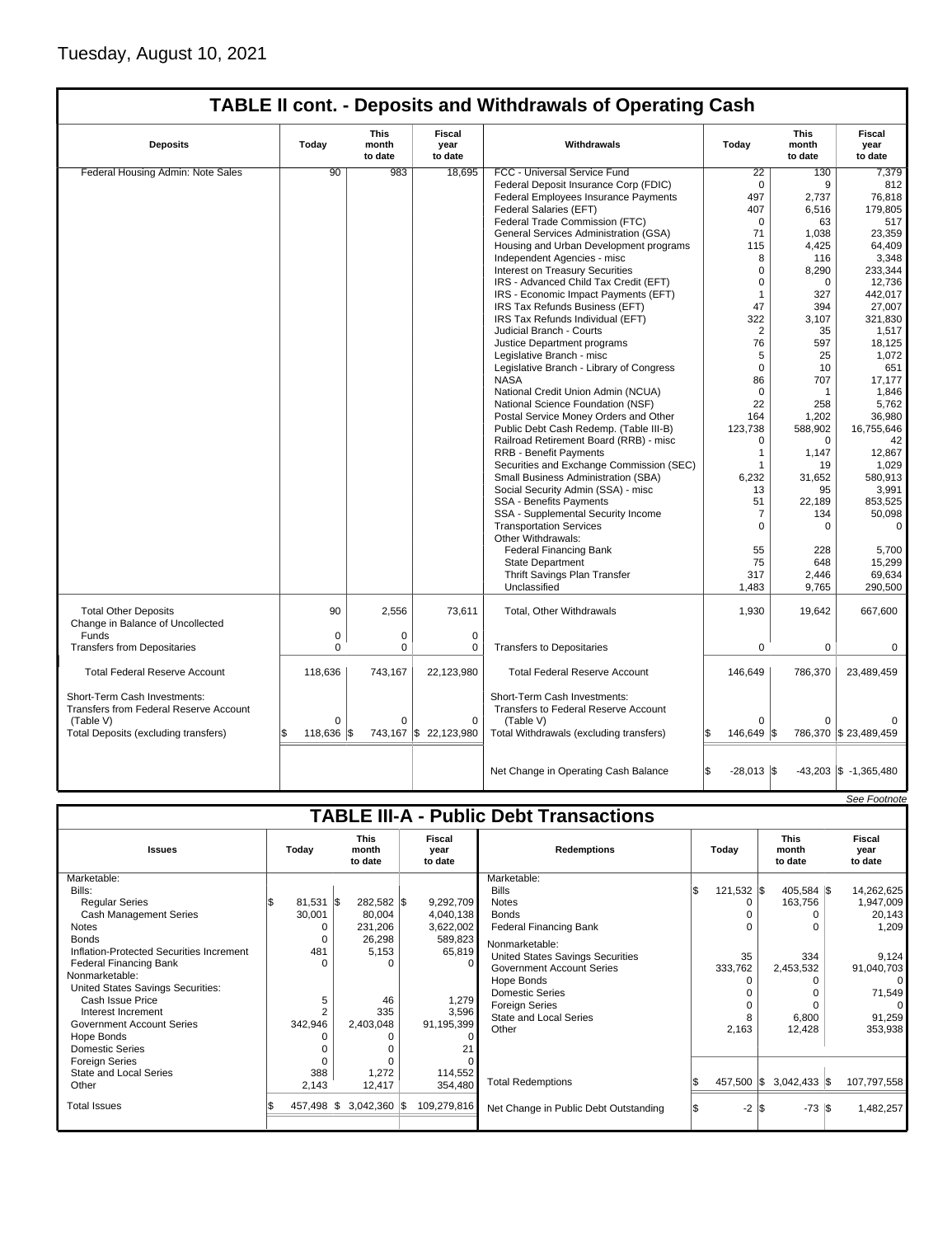| <b>TABLE III-B - Adjustment of Public Debt</b><br><b>Transactions to Cash Basis</b>                                                                                                                                                                                                                                                                                              |           |                                                          |           |                                                                        |                                                                             |  |  |                                 |                           |
|----------------------------------------------------------------------------------------------------------------------------------------------------------------------------------------------------------------------------------------------------------------------------------------------------------------------------------------------------------------------------------|-----------|----------------------------------------------------------|-----------|------------------------------------------------------------------------|-----------------------------------------------------------------------------|--|--|---------------------------------|---------------------------|
| <b>Transactions</b>                                                                                                                                                                                                                                                                                                                                                              | Today     |                                                          |           |                                                                        |                                                                             |  |  | <b>This</b><br>month<br>to date | Fiscal<br>year<br>to date |
| <b>Public Debt Cash Issues:</b><br>Public Debt Issues (Table III-A)<br>Premium on New Issues<br>Discount on New Issues:<br>Bills $(-)$<br>Bonds and Notes (-)<br>Federal Financing Bank (-)<br>Government Account Transactions (-)<br>Hope Bonds (-)<br>Interest Increment on United States<br>Savings Securities (-)<br>Inflation-Protected Securities Increment                | l\$       | 457.498<br>0<br>9<br>0<br>O<br>342,946<br>O<br>2<br>481  | \$        | 3,042,360<br>1,556<br>43<br>622<br>O<br>2,403,048<br>0<br>335<br>5,153 | \$109,279,816<br>21,067<br>2,563<br>27,743<br>91,195,399<br>3,596<br>64,694 |  |  |                                 |                           |
| <b>Total Public Debt Cash Issues</b><br>Deposited in Federal Reserve Account<br><b>Public Debt Cash Redemptions:</b><br>Public Debt Redemptions (Table III-A)<br>Premium on Debt Buyback Operation<br>Discount on Debt Buyback Operation (-)<br>Federal Financing Bank (-)<br>Government Account Transactions (-)<br>Hope Bonds (-)<br><b>Total Public Debt Cash Redemptions</b> | \$<br>l\$ | 114,060<br>457,500<br>0<br>$\Omega$<br>0<br>333,762<br>O | l\$<br>\$ | 634,715<br>3,042,433<br>0<br>o<br>O<br>2,453,532<br>O                  | \$18,006,887<br>\$107,797,558<br>1,209<br>91,040,703                        |  |  |                                 |                           |
| Withdrawn from Federal Reserve Acct.                                                                                                                                                                                                                                                                                                                                             | \$        | 123,738                                                  | I\$       |                                                                        | 588,902 \$16,755,646                                                        |  |  |                                 |                           |

| <b>TABLE III-C - Debt Subject to Limit</b>                                        |                           |                                            |                           |                           |  |  |  |  |
|-----------------------------------------------------------------------------------|---------------------------|--------------------------------------------|---------------------------|---------------------------|--|--|--|--|
|                                                                                   | Closing                   |                                            | Opening balance           |                           |  |  |  |  |
| <b>Balance Transactions</b>                                                       | balance<br>todav          | Today                                      | <b>This</b><br>month      | Fiscal<br>year            |  |  |  |  |
| Debt Held by the Public<br>Intragovernmental Holdings<br><b>Total Public Debt</b> | \$22,261,697<br>6,165,952 | \$22,270,829<br>6,156,822                  | \$22,284,628<br>6,143,094 | \$21,018,952<br>5,926,439 |  |  |  |  |
| Outstanding<br>Less: Debt Not<br>Subject to Limit:                                | 28,427,649                | 28,427,651                                 | 28,427,722                | 26,945,391                |  |  |  |  |
| Other Debt                                                                        | 478                       | 478                                        | 478                       | 478                       |  |  |  |  |
| <b>Unamortized Discount</b>                                                       | 19,680                    | 19,682                                     | 19,753                    | 17,271                    |  |  |  |  |
| <b>Federal Financing Bank</b>                                                     | 6,053                     | 6,053                                      | 6,053                     | 7,262                     |  |  |  |  |
| Hope Bonds<br>Plus: Other Debt Subject to Limit<br>Guaranteed Debt of             | $\Omega$                  | O                                          | n                         | n                         |  |  |  |  |
| Government Agencies                                                               | $\Omega$                  | 0                                          | $\Omega$                  | 0                         |  |  |  |  |
| <b>Total Public Debt</b><br>Subject to Limit                                      |                           | \$28,401,438   \$28,401,438   \$28,401,438 |                           | \$26,920,380              |  |  |  |  |
| <b>Statutory Debt Limit</b>                                                       | \$28.401.463              | \$28,401,463                               | \$28,401,463              | SUSP-1                    |  |  |  |  |
|                                                                                   |                           |                                            |                           |                           |  |  |  |  |

See Footn

| <b>TABLE IV - Federal Tax Deposits</b>                                                                                                                                                                                                 |       |                                                |                                                      |     |                                                                      |
|----------------------------------------------------------------------------------------------------------------------------------------------------------------------------------------------------------------------------------------|-------|------------------------------------------------|------------------------------------------------------|-----|----------------------------------------------------------------------|
| Classification                                                                                                                                                                                                                         | Today |                                                | <b>This</b><br>month<br>to date                      |     | Fiscal<br>year<br>to date                                            |
| Withheld Income and Employment Taxes<br>Individual Income Taxes<br><b>Railroad Retirement Taxes</b><br>Excise Taxes<br><b>Corporation Income Taxes</b><br><b>Federal Unemployment Taxes</b><br>Estate and Gift Taxes & Misc IRS Rcpts. | \$    | $2,518$ \$<br>242<br>37<br>145<br>84<br>1<br>4 | 86,738 \$<br>1,967<br>152<br>699<br>558<br>563<br>25 |     | 2,354,701<br>329,028<br>4,548<br>60,413<br>306,091<br>6,328<br>4,462 |
| Total                                                                                                                                                                                                                                  | \$    | 3,030                                          | 1\$<br>90,702                                        | 1\$ | 3,065,571                                                            |
| Cash Federal Tax Deposits:<br>Direct<br><b>Through Depositaries</b>                                                                                                                                                                    | \$    | $64$ $\overline{\text{}}$<br>2,662             | 648 \$<br>85,370                                     |     | 26,247<br>2,939,248                                                  |
| <b>Total Cash FTD's</b><br>Inter-agency Transfers                                                                                                                                                                                      | \$    | 2,727<br>304                                   | l\$<br>86,018<br>4,684                               | 1\$ | 2,965,495<br>100,075                                                 |
| Total                                                                                                                                                                                                                                  | \$    | 3,030                                          | l\$<br>90,702                                        | 1\$ | 3,065,571                                                            |
|                                                                                                                                                                                                                                        |       |                                                |                                                      |     |                                                                      |

|                                              |  |                           |     |          |                |     | <u>JEE I VUIIVIE</u> |
|----------------------------------------------|--|---------------------------|-----|----------|----------------|-----|----------------------|
| <b>TABLE V - Short-Term Cash Investments</b> |  |                           |     |          |                |     |                      |
|                                              |  | <b>Type of Depositary</b> |     |          |                |     |                      |
| <b>Balance Transactions</b>                  |  | А                         |     | в        | С              |     | Total                |
| Opening Balance Today<br>Deposits:           |  | $\Omega$                  | 1\$ | $\Omega$ | \$<br>$\Omega$ | l\$ |                      |
| <b>Transfers to Depositaries</b>             |  | O                         |     | O        | 0              |     |                      |
| <b>Special Direct Investment</b>             |  | O                         |     | O        | 0              |     |                      |
| Term Investment                              |  | ი                         |     | ი        | 0              |     |                      |
| Repo Investment                              |  | Ω                         |     | ი        | 0              |     |                      |
| Withdrawals:                                 |  |                           |     |          |                |     |                      |
| <b>Treasury Initiated</b>                    |  | O                         |     | O        | 0              |     |                      |
| Depositary Initiated                         |  | Ω                         |     | Ω        | 0              |     |                      |
| Special Direct Investment                    |  | Ω                         |     | Ω        | 0              |     |                      |
| <b>Term Investment</b>                       |  | Ω                         |     | Ω        | 0              |     |                      |
| Repo Investment                              |  | O                         |     | O        | 0              |     |                      |
|                                              |  |                           |     |          |                |     |                      |
| Closing Balance Today                        |  | 0                         | I\$ | 0        | S<br>0         | 13  |                      |

| <b>TABLE VI - Income Tax Refunds Issued</b> |                |                                 |                           |  |  |  |  |  |  |  |
|---------------------------------------------|----------------|---------------------------------|---------------------------|--|--|--|--|--|--|--|
| Classification                              | Today          | <b>This</b><br>month<br>to date | Fiscal<br>year<br>to date |  |  |  |  |  |  |  |
| IRS - Advanced Child Tax Credit (Checks)    | 0<br>l\$       | 1\$                             | 2,058<br>lЖ,              |  |  |  |  |  |  |  |
| IRS - Advanced Child Tax Credit (EFT)       | 0              |                                 | 12.736                    |  |  |  |  |  |  |  |
| IRS - Economic Impact Payments (Checks)     | $\overline{2}$ | 286                             | 85.180                    |  |  |  |  |  |  |  |
| IRS - Economic Impact Payments (EFT)        |                | 327                             | 442.017                   |  |  |  |  |  |  |  |
| IRS Tax Refunds Business (Checks)           | 1.506          | 2.172                           | 54.825                    |  |  |  |  |  |  |  |
| IRS Tax Refunds Business (EFT)              | 47             | 394                             | 27.007                    |  |  |  |  |  |  |  |
| IRS Tax Refunds Individual (Checks)         | 58             | 1.075                           | 58.210                    |  |  |  |  |  |  |  |
| IRS Tax Refunds Individual (EFT)            | 322            | 3,107                           | 321,830                   |  |  |  |  |  |  |  |
|                                             |                |                                 |                           |  |  |  |  |  |  |  |

### **Daily Treasury Statement Footnotes:**

#### **General Footnotes and Statements:**

This statement summarizes the United States Treasury's cash and debt operations for the Federal Government. Treasury's operating cash is maintained in an account at the Federal Reserve Bank of New York and in short-term cash investments. Treasury minimized and then suspended its short-term cash investment program beginning in November 2008, but anticipates investing again when market conditions warrant. Major information sources include: Federal Reserve Banks, Treasury Regional Financial Centers, Internal Revenue Service Centers, various electronic systems, and information on the Public Debt. Information is presented on a modified cash basis. Deposits are reflected as received and withdrawals are reflected as processed.SOURCE: Bureau of the Fiscal Service, Department of the Treasury. Note: The Daily Treasury Statement (DTS) is available by 4:00 p.m. the following business day on the Fiscal Service website https://fiscal.treasury.gov/reports-statements/dts/. For more information, call the Cash Reporting Branch at 202-874-9789.

#### **TABLE II – Deposits and Withdrawals of Operating Cash**

1/Reported as a negative amount due to a return/reversal of \$5 million.